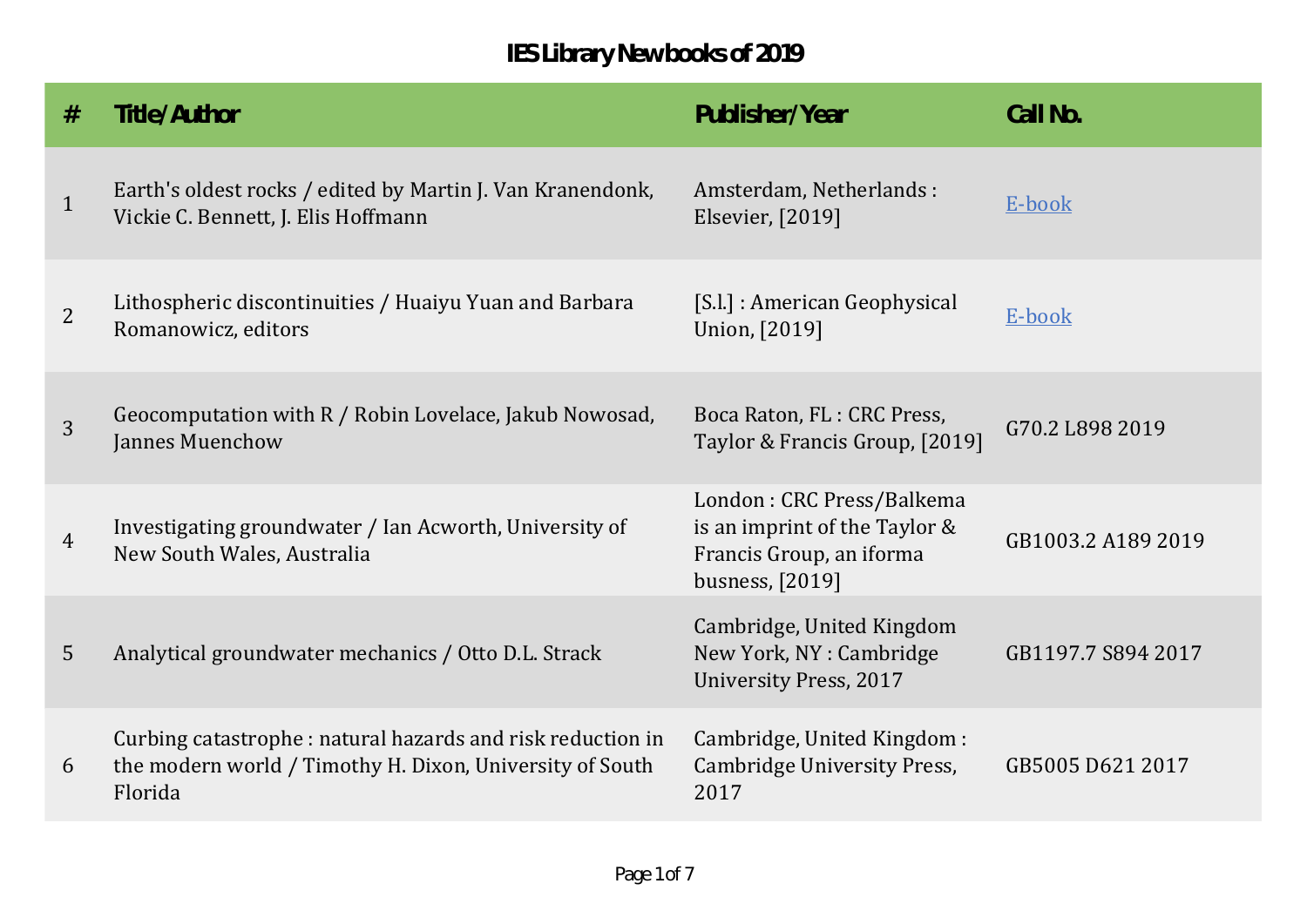| #              | Title/Author                                                                                                                                                                                                | Publisher/Year                                                                                    | Call No.             |
|----------------|-------------------------------------------------------------------------------------------------------------------------------------------------------------------------------------------------------------|---------------------------------------------------------------------------------------------------|----------------------|
| $\overline{7}$ | Ocean circulation in three dimensions / Barry A. Klinger,<br>George Mason University, USA, and Thomas W. N. Haine,<br>Johns Hopkins University, USA                                                         | Cambridge, United Kingdom<br>New York, NY, USA :<br>Cambridge University Press,<br>2019           | GC228.5 K65 2019     |
| 8              | Kuroshio current: physical, biogeochemical, and ecosystem<br>dynamics / Takeyoshi Nagai, Hiroaki Saito, Koji Suzuki,<br>Motomitsu Takahashi, editors                                                        | Hoboken, NJ : John Wiley &<br>Sons, Inc. Washington, D.C.:<br>American Geophysical Union,<br>2019 | GC296.2 K96 2019     |
| 9              | An introduction to tides / Theo Gerkema                                                                                                                                                                     | Cambridge, United Kingdom<br>New York, NY: Cambridge<br><b>University Press, 2019</b>             | GC301.2 G369 2019    |
| 10             | Geohazards in Indonesia : earth science for disaster risk<br>reduction / edited by P.R. Cummins, Australian National<br>University, Australia and I. Meilano, Bandung Institute of<br>Technology, Indonesia | London: The Geological<br>Society, 2017                                                           | HV551.5.15 G345 2017 |
| 11             | Quantitative methods of data analysis for the physical<br>sciences and engineering / Douglas G. Martinson (Columbia<br>University)                                                                          | Cambridge, United Kingdom<br>New York, NY : Cambridge<br><b>University Press, 2018</b>            | QA276 M386 2018      |
| 12             | A primer on Fourier analysis for the geosciences / Robin<br>Crockett (University of Northampton)                                                                                                            | Cambridge: Cambridge<br>University Press, [2019]                                                  | QA403.5 C938 2019    |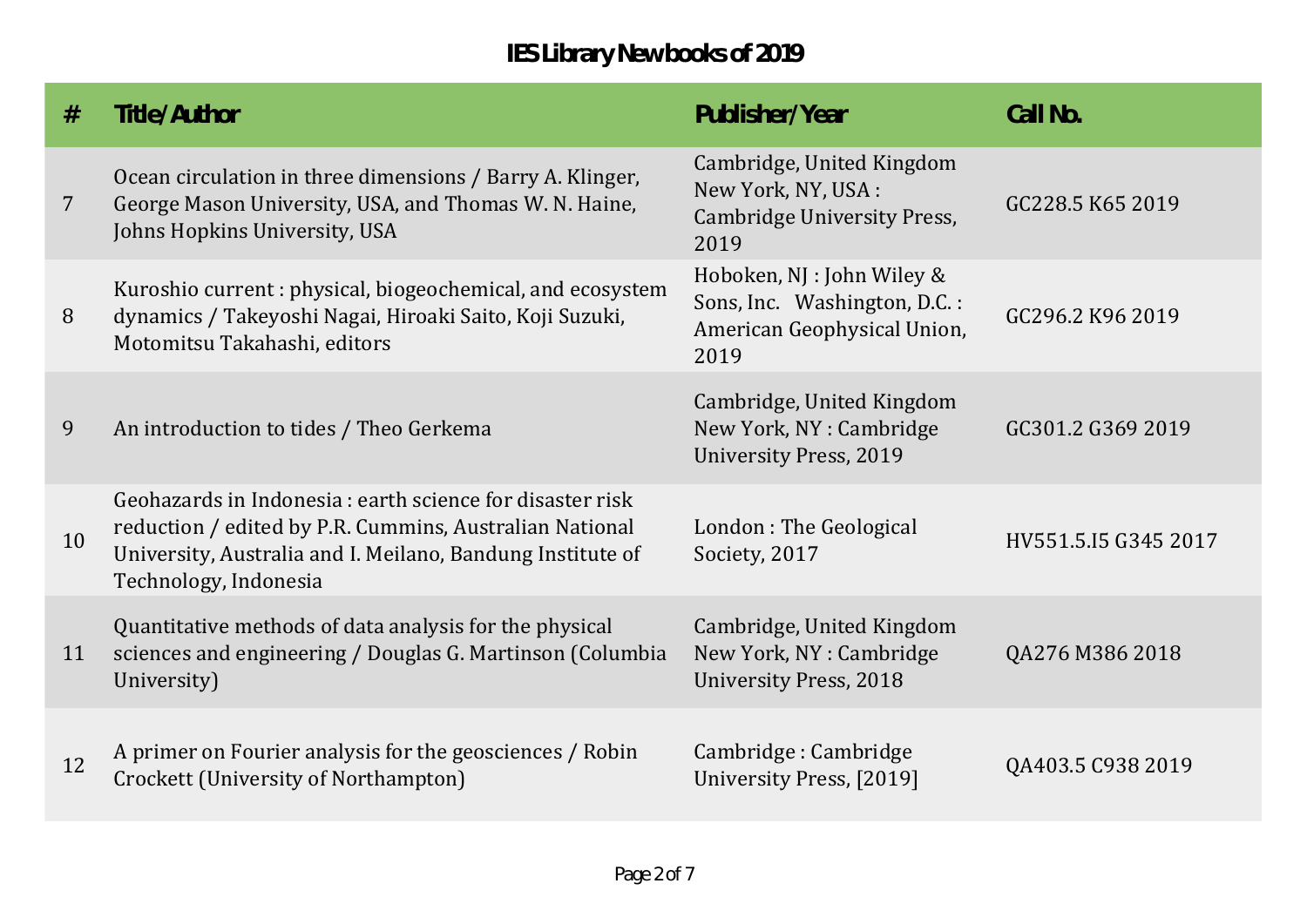| #  | Title/Author                                                                                                                                                                    | Publisher/Year                                                                          | Call No.               |
|----|---------------------------------------------------------------------------------------------------------------------------------------------------------------------------------|-----------------------------------------------------------------------------------------|------------------------|
| 13 | Physics of buoyant flows: from instabilities to turbulence /<br>Mahendra K. Verma, Indian Institute of Technology Kanpur,<br>India                                              | Singapore New Jersey: World<br>Scientific Publishing Co. Pte.<br>Ltd., [2018]           | QA911 V522 2018        |
| 14 | Origin and evolution of comets : ten years after the Nice<br>model and one year after Rosetta / Hans Rickman, Uppsala<br>University, Sweden & PAS Space Research Center, Poland | Singapore Hackensack, NJ :<br>World Scientific Publishing Co.<br>Pte. Ltd., [2018]      | QB721 R539 2018        |
| 15 | Planetary geoscience / Harry Y. McSween, Jr., University of<br>Tennessee, Knoxville [and six others]                                                                            | Cambridge New York, NY :<br>Cambridge University Press,<br>2019                         | QB820 M478 2019        |
| 16 | Variational Bayesian learning theory / Shinichi Nakajima,<br>Kazuho Watanabe, Masashi Sugiyama                                                                                  | Cambridge, United Kingdom<br>New York, NY, USA :<br>Cambridge University Press,<br>2019 | QC174.85.B38 N163 2019 |
| 17 | Atmospheric and oceanic fluid dynamics : fundamentals<br>and large-scale circulation / Geoffrey K. Vallis                                                                       | Cambridge: Cambridge<br><b>University Press, 2017</b>                                   | QC809.F5 V189 2017     |
| 18 | Atmospheric chemistry and physics : from air pollution to<br>climate change / John H. Seinfeld, Spyros N. Pandis                                                                | Hoboken, New Jersey: John<br>Wiley & Sons, Inc., [2016]                                 | QC879.6 S457           |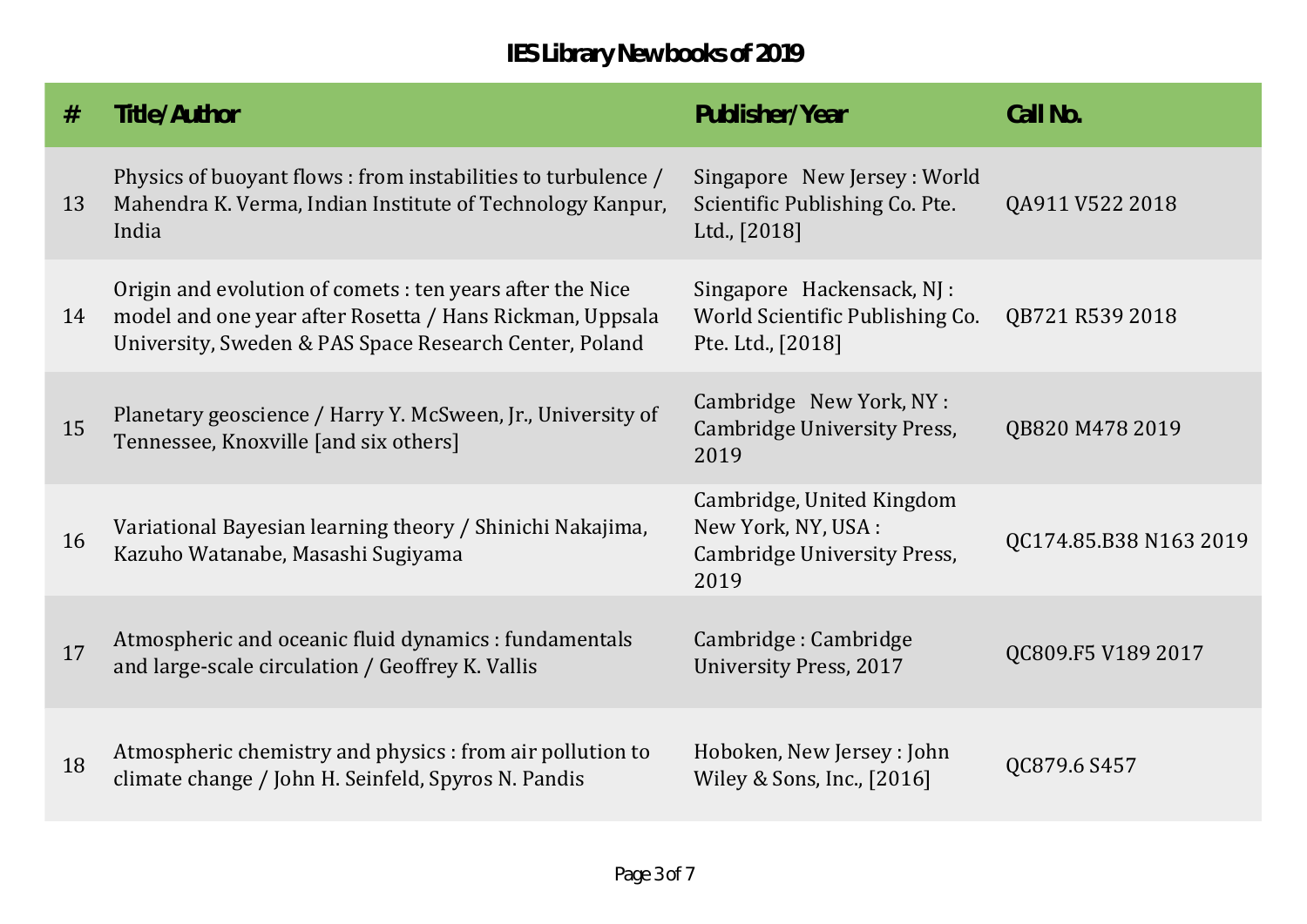| #  | Title/Author                                                                                                                                                                                   | Publisher/Year                                                                          | Call No.              |
|----|------------------------------------------------------------------------------------------------------------------------------------------------------------------------------------------------|-----------------------------------------------------------------------------------------|-----------------------|
| 19 | Weather: a concise introduction / Gregory Hakim<br>(University of Washington), Je Patoux (University of<br>Washington)                                                                         | Cambridge, United Kingom<br>New York, NY : Cambridge<br><b>University Press, 2018</b>   | QC981 H155 2018       |
| 20 | Mathematical methods in the earth and environmental<br>sciences / Adrian Burd (University of Georgia)                                                                                          | Cambridge, United Kingdom<br>New York, NY : Cambridge<br><b>University Press, 2019</b>  | QE33.2.M3 B949 2019   |
| 21 | Alkaline rocks and carbonatites of the world. Part 4,<br>Antarctica, Asia and Europe (excluding the Former USSR),<br>Australasia and Oceanic Islands / A. Woolley                              | London: The Geological<br>Society of London, 2019                                       | QE462.A4 W913 2019    |
| 22 | Instability in geophysical flows / William D. Smyth, Jeffrey<br>R. Carpenter                                                                                                                   | Cambridge, United Kingdom<br>New York, NY, USA :<br>Cambridge University Press,<br>2019 | QE501 S667 2019       |
| 23 | Introduction to controlled-source electromagnetic methods<br>: detecting subsurface fluids / Anton Ziolkowski (The<br>University of Edinburgh), Evert Slob (Delft University of<br>Technology) | Cambridge, United Kingdom<br>New York, NY: Cambridge<br><b>University Press, 2019</b>   | QE501.3 Z938 2019     |
| 24 | Introduction to numerical geodynamic modelling / Taras<br>Gerya                                                                                                                                | Cambridge, United Kingdom<br>New York, NY : Cambridge<br><b>University Press, 2019</b>  | QE501.4.M38 G388 2019 |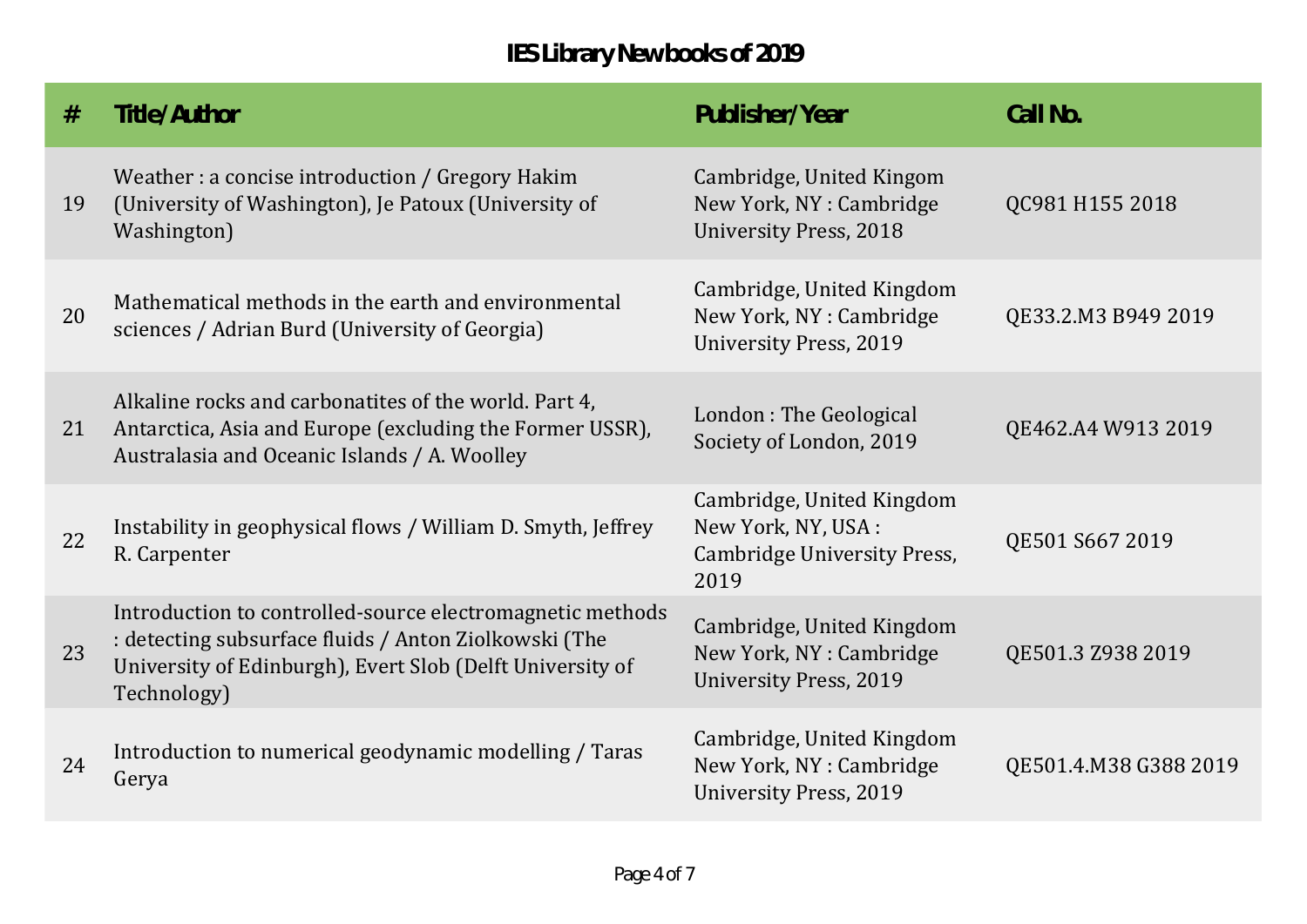| #  | Title/Author                                                                                                                                                                                                           | Publisher/Year                                                                          | Call No.            |
|----|------------------------------------------------------------------------------------------------------------------------------------------------------------------------------------------------------------------------|-----------------------------------------------------------------------------------------|---------------------|
| 25 | Crustal architecture and evolution of the Himalaya-<br>Karakoram-Tibet orogen / edited by Rajesh Sharma, Igor M.<br>Villa and Santosh Kumar                                                                            | London: The Geological<br>Society, 2019                                                 | QE511.4 C957 2019   |
| 26 | Himalayan tectonics : a modern synthesis / edited by P.J.<br>Treloar and M. P. Searle                                                                                                                                  | Searle, M. P.                                                                           | QE511.4 T788 2019   |
| 27 | Geophysics and geosequestration / edited by Thomas L.<br>Davis (Colorado School of Mines), Martin Landro<br>(Norwegian University of Science and Technology,<br>Trondheim), Malcolm Wilson (New World Orange BioFuels) | Cambridge, United Kingdom<br>New York, NY, USA :<br>Cambridge University Press,<br>2019 | QE516.C37 G345 2019 |
| 28 | Introduction to seismology / Peter M. Shearer (University<br>of California, San Diego)                                                                                                                                 | Cambridge New York, NY:<br><b>Cambridge University Press,</b><br>[2019]                 | QE534.2 S539 2019   |
| 29 | Seismic ambient noise / edited by Nori Nakata, Lucia<br>Gualtieri, and Andreas Fichtner                                                                                                                                | Cambridge New York, NY:<br>Cambridge University Press,<br>2019                          | QE538.5 S462 2019   |
| 30 | Waves and rays in seismology : answers to unasked<br>questions / Michael A Slawinski                                                                                                                                   | Singapore Hackensack, NJ :<br>World Scientific Publishing Co.<br>Pte. Ltd., [2018]      | QE538.5 S631 2018   |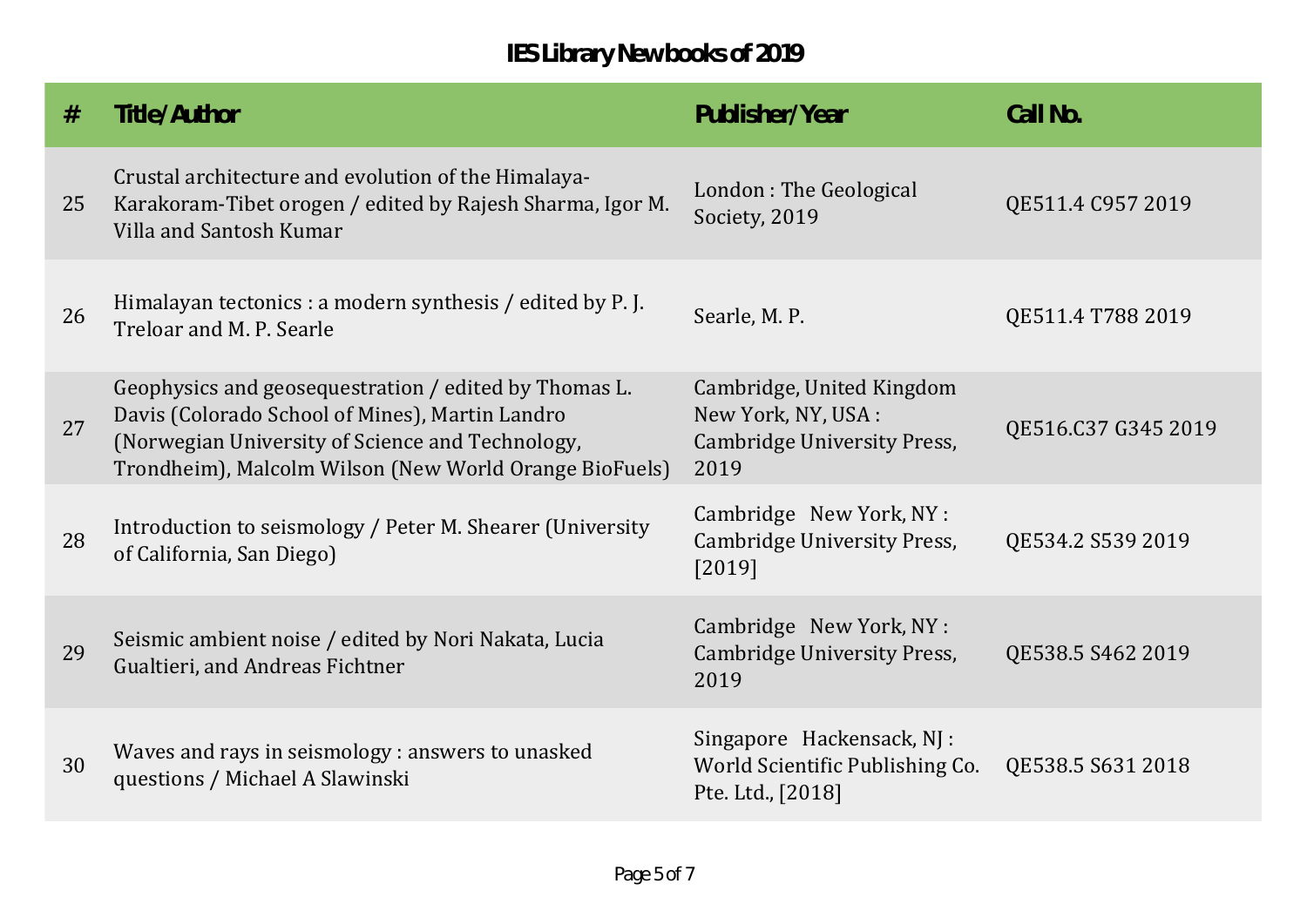| #  | Title/Author                                                                                                                                  | Publisher/Year                                                                         | Call No.              |
|----|-----------------------------------------------------------------------------------------------------------------------------------------------|----------------------------------------------------------------------------------------|-----------------------|
| 31 | Mineral deposits and global tectonic settings / Ketty<br>Marsella                                                                             | New York: Magnum<br>Publishing, 2019                                                   | QE601 M364 2019       |
| 32 | Geologic fracture mechanics / Richard A. Schultz                                                                                              | Cambridge, United Kingdom<br>New York, NY : Cambridge<br><b>University Press, 2019</b> | QE601 S387 2019       |
| 33 | HP-UHP metamorphism and tectonic evolution of orogenic<br>belts / edited by Lifei Zhang, Zeming Zhang, Hans-Peter<br>Schertl and Chunjing Wei | London: The Geological<br>Society of London, 2019                                      | QE621 H872 2019       |
| 34 | Tectonic evolution of the Oman Mountains / edited by H.R.<br>Rollinson, M.P. Searle, I.A. Abbasi, A.I. Al-Lazki and M.H. Al<br>Kindi          | London : the Geological<br>Society, 2014                                               | QE621.5.043 T255 2014 |
| 35 | Tectonic evolution of the eastern Black Sea and Caucasus /<br>edited by M. Sosson, R.A. Stephenson and S.A. Adamia                            | London: The Geological<br>Society, 2017                                                | QE633.B53 T255 2017   |
| 36 | Unsteady flow in open channels / Jurjen Battjes, Robert Jan<br>Labeur                                                                         | Cambridge, United Kingdom<br>New York, NY: Cambridge<br><b>University Press, 2017</b>  | TA357.5.U57 B336 2017 |